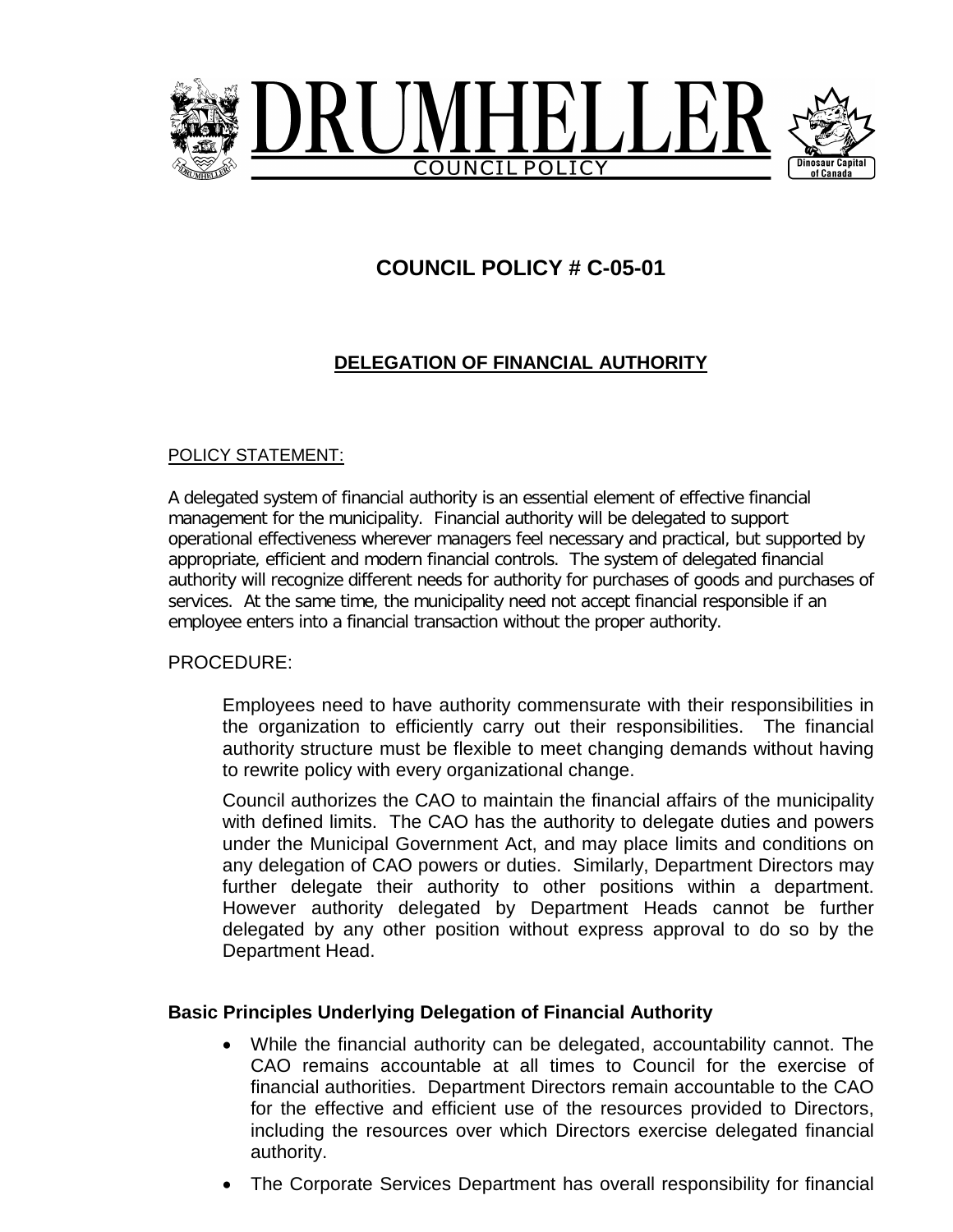management practices and standards organization wide. In this role, the Director of Corporate Services has authority to specify conditions for the delegation of financial authority below the Director level to ensure there is an effective control framework in place.

- Financial authority will be delegated to the necessary position commensurate with job requirements, good financial management and internal control practices. An internal control framework includes: segregation of duties (where appropriate); complete, current and accessible policies; clearly documented procedures; and properly trained staff.
- Financial authority is delegated to positions based upon job responsibilities. As a result, an individual who changes positions will not carry with them the authority of the previous position except where required by and authorized for the new position.
- Financial authority will be exercised within the approved budget of the departments. Delegation of financial authority does not allow staff to authorize transactions that would exceed the approved budget.

#### *Approval*

The CAO may delegate financial authority to the Department Directors.

Department Directors may further delegate financial authority within departments to meet changing position requirements, projects and staff, but this need must be tempered by the overall responsibility of the Director of Corporate Services for financial management and internal control. Changes in delegated authority below the Department Director level will require the approval of both the Department Director and the Director of Corporate Services. Delegation of financial authority must be accompanied by clear policies and procedures to guide and control the use of the delegated authority and staff must be properly trained.

#### *Policy Details*

The appropriate delegation of financial authority can improve internal control, empower employees and make operations more effective. Financial authority will be segregated into the following types:

**Purchasing Authority** – (Authorization to expend money within an approved budget in order to perform duties, including entering into purchase contracts that commit the Town in a financial way.)

Individual purchase orders, contracts with vendors and Standing Offer Agreements are examples of where purchasing authority would be exercised. Purchasing authority differs between goods and services as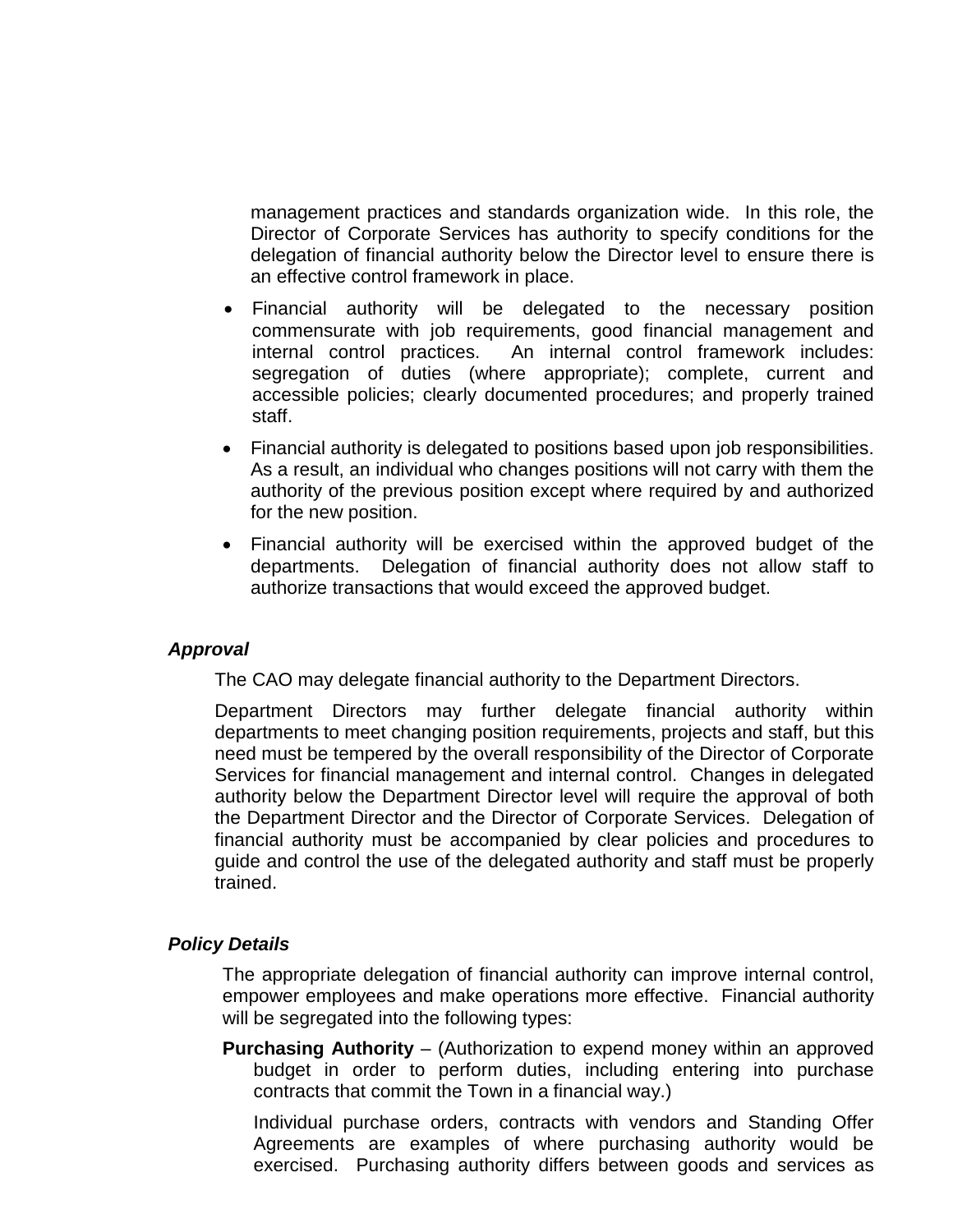follows:

- Purchasing authority for goods must be made in accordance with the Purchasing Policy, and is supported by a purchase order (PO) as documentation. The PO defines the terms of the contractual obligations that the municipality sets out for whatever the goods are. Upon receipt of the goods, the municipality has a legal liability to pay for the goods. Corporate Services is responsible for providing departments with standard form purchase orders that meet the municipality's standards for contracting.
- Purchasing authority for services, must be made in accordance with the Purchasing Policy including construction, and is supported by a contract that usually will differ in legal wording from a PO. The terms and conditions of contracts will vary, but must be developed with appropriate legal expertise to address the various requirements of service contracts.
- **Receiving Authority** (Authorization to receive goods or to attest to the provision of services received on behalf of the organization.)

This authorization carries with it the responsibility to ensure there is a purchase order authorizing the purchase of the goods, the goods are in good condition and the quantity and type corresponds to the purchase order.

Receiving Authority also includes certifying that progress claims against contacts for service are in accordance with the contract and the services have been supplied satisfactorily.

**Payment Authority** – (Authorization to release funds from the municipality in satisfaction of an obligation.)

Payment Authority is only delegated to the CAO and to the Director of Corporate Services, who may further delegate the authority to other positions with the approval of Council.

**Forms of delegated payment authority** - include cheque signatures; bank transfers; petty cash account disbursements; and credit card transactions

Delegation of authority will be evidenced by the approval of both the Department on the Delegation of Authority form attached as Schedule 1 to this policy. The delegation does not become effective until the form is cosigned by the Director of Corporate Services.

In making the delegation, Department Directors shall ensure that the limits on the delegated authority are only those necessary for the employee to carry out duties and responsibilities; that any transactions that have significant impact on the department or the municipality are reviewed and approved by the Department Director.

The Director of Corporate Services will maintain an up-to-date listing of all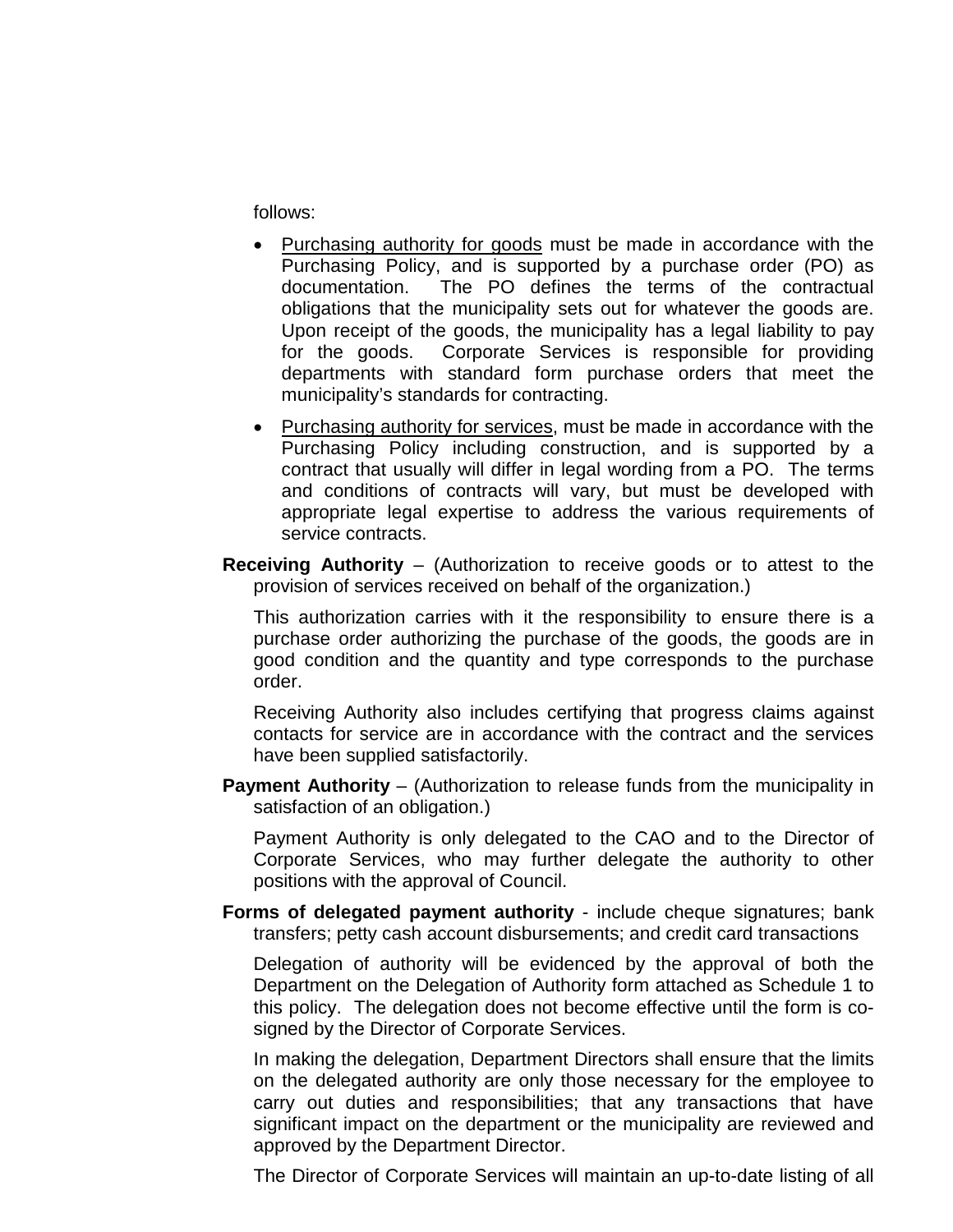financial authority to verify that the proper purchasing and receiving authorization has been given prior to releasing payment. If the proper authority has not approved the transaction, the transaction will be rejected and returned to the department.

A record will be kept of all returned transactions and if significant policy violations occur violations shall be reviewed by the Director of Corporate Services and the Department Director and may cause the reduction or removal of an employee's authority. Any violations by a Department Director shall be reported to the CAO.

Annual Audit - The Town's appointed external auditor shall review the functioning of this policy and confirm application is being followed.

Adopted by Council

Date:

Mayor of Drumheller

**Chief Administrative Officer** 

# **Town of Drumheller COUNCIL MEETING MINUTES**

October 9, 2001 5:30 PM Council Chambers, Town Hall 703 - 2nd Ave West, Drumheller, Alberta

#### 8.1.3 Delegation of Financial Authority

CAO, R. Romanetz advised that the Municipal Government Act and CAO Bylaw provides for spending limits under which the CAO must adhere to. It also provides a framework for how the financial responsibilities are delegated throughout the organization. This policy outlines clear guidelines to ensure that the Town is properly protected in how it conducts business.

MO2001.207 Cunningham, Stables that Council approve the Delegation of Financial Authority Policy as presented. Cd.